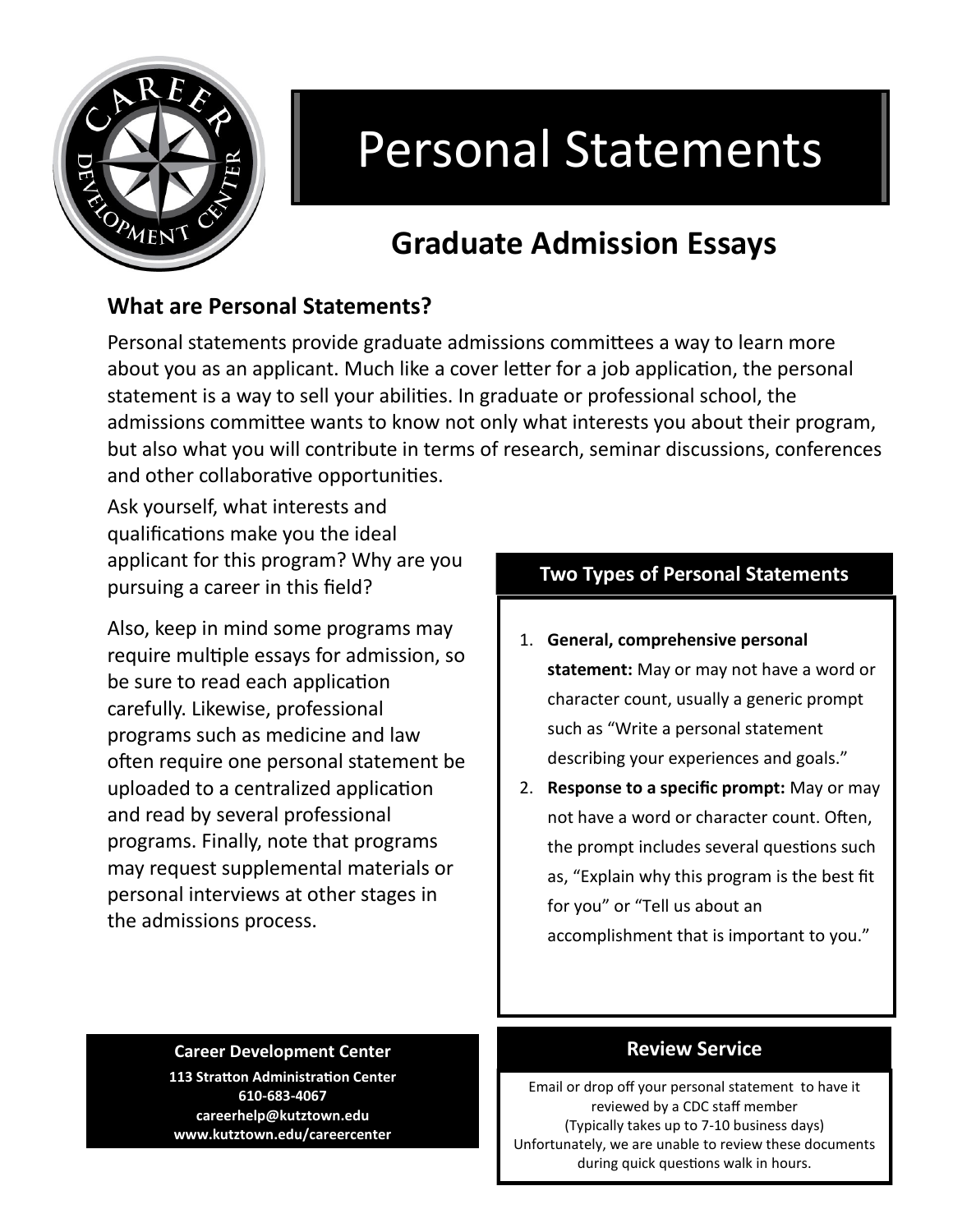# **Getting Started: Pre-Writing Prompts**

Your personal statement is your opportunity to highlight yourself— your experiences, goals, and ambitions. Graduate and professional programs want to hear not only about your success in the classroom, but also about your experiences outside of academia that led you to pursue a graduate degree in a specific field.

Provided are several reflective exercises, or pre-writing prompts, to help you brainstorm and develop material to use in your personal statements. Depending on how you learn best, one exercise may prove more useful to you than others. These exercises help you focus on your specific skills and attributes so that you may expand on them.

#### **Exercise #1: Accomplishments & Experience Table**

| <b>Personal Accomplishments:</b><br>(Talents, interests, attributes<br>that make you special)                              |  |
|----------------------------------------------------------------------------------------------------------------------------|--|
| <b>Community Experiences:</b><br>(Extracurricular involvement,<br>volunteering, civic or religious<br>organizations, etc.) |  |
| <b>Academic Accomplishments:</b><br>(Honors, achievements,<br>awards received)                                             |  |
| <b>Professional Experience:</b><br>(Work experience and<br>professional affiliations)                                      |  |

#### **Exercise #2: Storytelling**

Reflect on an experience that illustrates your personality, passions, and dreams. Think about why you chose this experience, how does it relate to the field you want to study? Then answer the following questions: Does the story:

- explain your personality?
- give reader a sense of your passions? Your dreams?
- explain why you have chosen to study this particular field?
- describe potential research interests?
- address why you are a good candidate for their institution, considering its approach to education?
- convey that you are prepared to begin studying this field?
- explore your long-term professional goals or career path?
- share important themes in your personal statement? Explain the significance of the story or how the themes relate to the career field you are pursuing.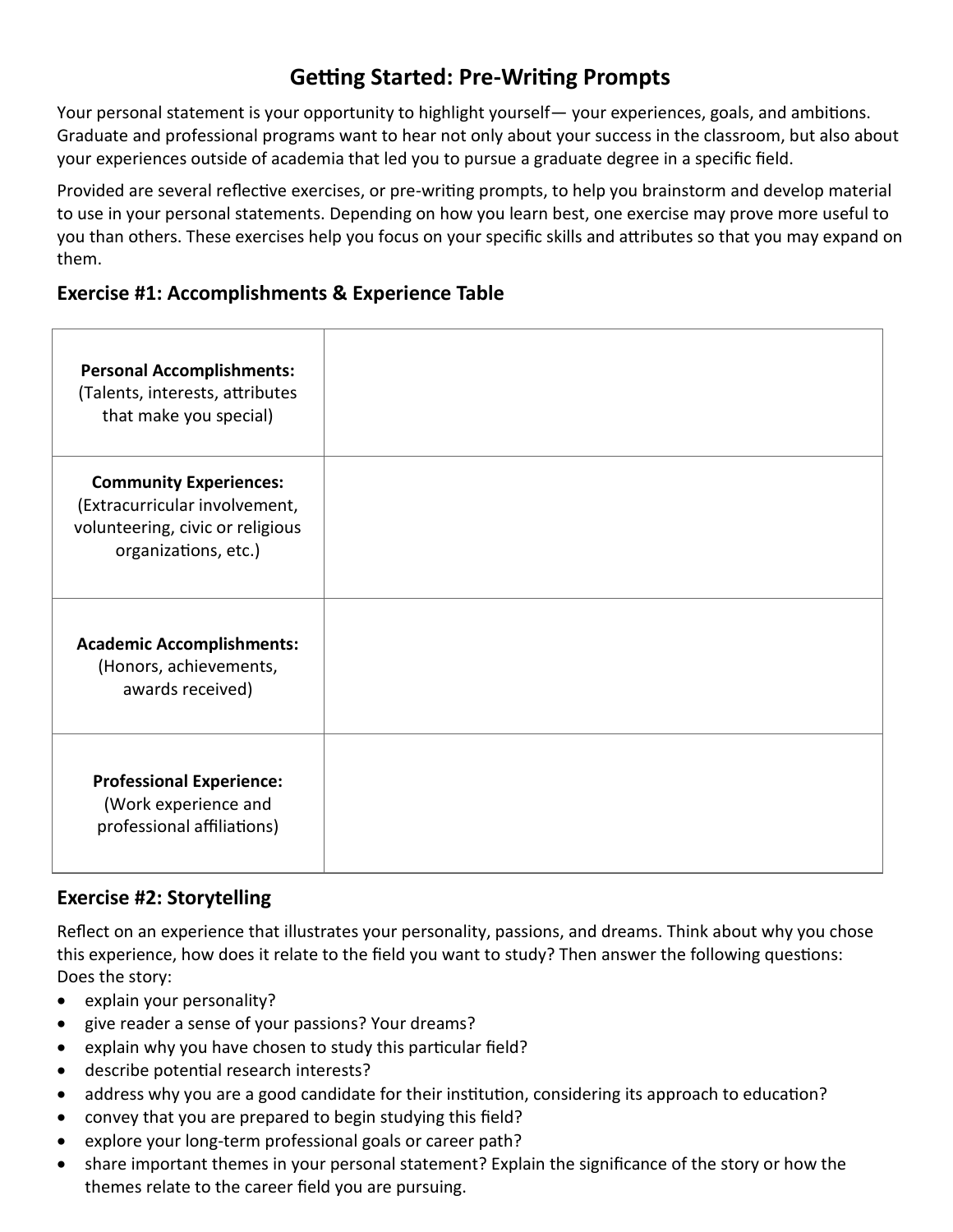#### **The Do's**

- DO take time to think about who you are and the experiences that have shaped your life.
- DO mention possible career paths, interests, professional goals, and explain why you are ready for an advanced degree in this field. Prove you have  $\bullet$ the work ethic, commitment, and resilience necessary to succeed.
- DO be specific; be sure to back up all statements with examples and concrete evidence. Remember: show, don't tell.
- DO research your programs and schools. Ask yourself if there are certain values expressed in the program or aspects, such as a thesis, that intrigue you.
- DO have someone proofread your essay. If they have questions or something is unclear, the admissions committee will probably experience the same confusion.

#### **The Don'ts**

- DON'T be cliché or use generalizations; i.e. "I want to be a doctor to help people."
- DON'T make lists of accomplishments, instead elaborate with examples and stories.
- DON'T sound defensive or arrogant. Tone is key.
- DON'T mention names of professors you hope to work with; mention areas of interest.
- DON'T have your essay focus too much on others. This is about you.



#### **Help From the KU Writing Center: Writing Your Personal Statement**

*OM 132, M-Th 9-5, Fri 10-4, evening hours Mon & Wed 6-9pm. wrcenter@kutztown.edu. 610-683-4733. Walk-in Appointments always available!*

**What services does the UWC provide?** For undergraduate and graduate students in any discipline, they provide free one-on-one consultation on all types of writing, whether your assignment is a poem for a creative writing class, a biology research paper, a case study in sociology, a literary analysis, or a cover letter or personal statement.

#### **What type of help will I receive at the UWC?**

- Review of assignment requirements;
- Discussion of ideas and help with prewriting processes;
- Assistance with the development, organization, clarity, or style of rough or advanced drafts;
- Suggestions for how to improve your writing in general;
- Guidance with editing and proofreading skills;

**What happens during a session?** Consultation sessions last about 30 minutes. Your session will usually start with a conversation about your assignment and what goals you have in particular. Remember only so much can be accomplished in half an hour. While the focus of the session is on you and your concerns, you can take notes on whatever advice and suggestions from your tutor you find useful. You might even want to revise or rewrite a section of your draft in partnership with your tutor. If you need more time, you are encouraged to make another appointment.

**May I drop off my essay for the tutor to edit?** No: Writing Center sessions are designed to provide you with additional skills or insights about the writing process through discussion. The Writing Center is not a proofreading or editing service. You are assisted with suggestions and advice on specific edits that you can make yourself.